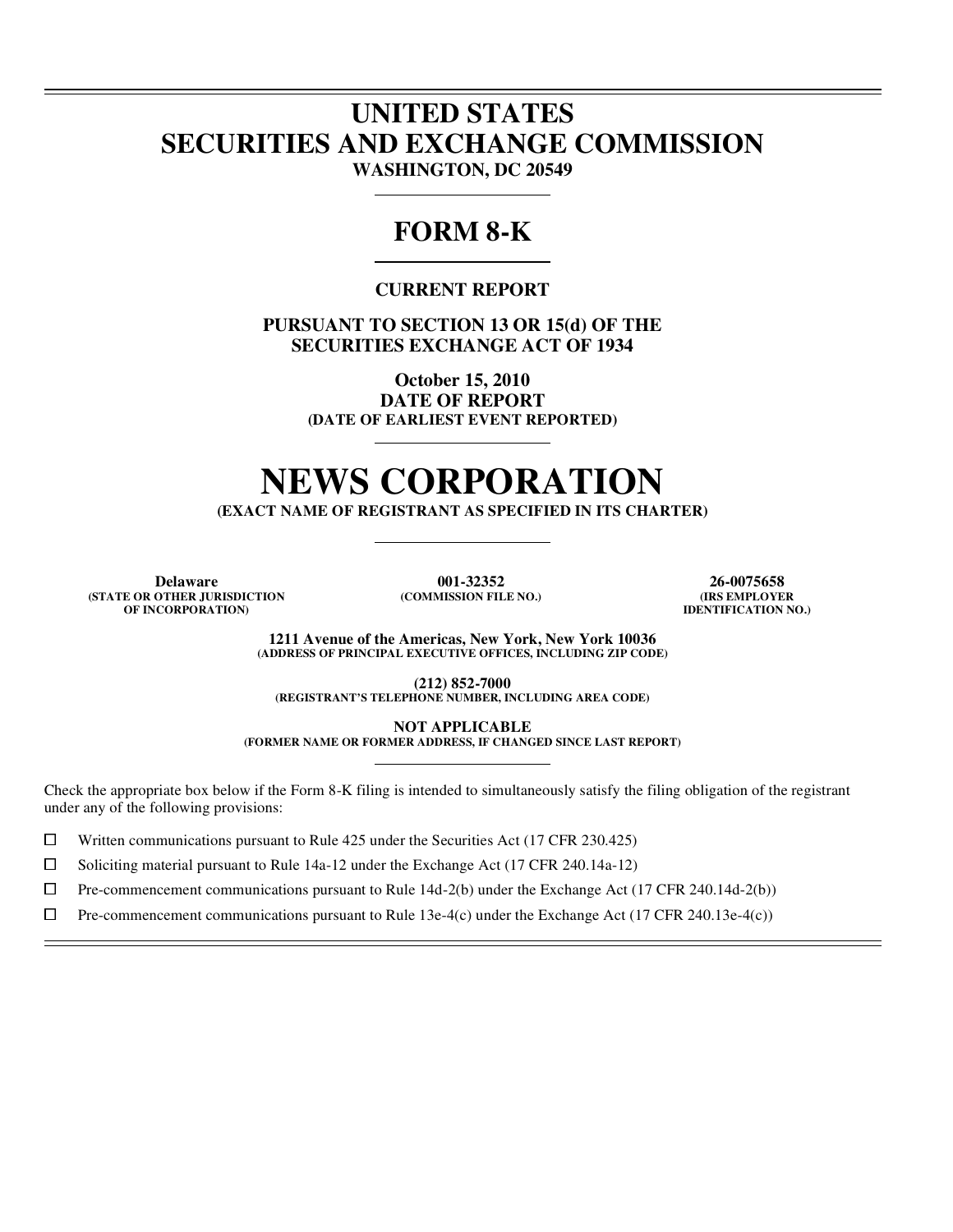#### **ITEM 5.07 SUBMISSION OF MATTERS TO A VOTE OF SECURITY HOLDERS**

News Corporation (the "Company") held its Annual Meeting of Stockholders (the "Annual Meeting") on October 15, 2010. A brief description of the matters voted upon at the Annual Meeting and the results of the voting on such matters is set forth below.

Proposal 1: The following individuals were elected as directors:

|                           |               |             | <b>Broker</b>    |
|---------------------------|---------------|-------------|------------------|
| Name                      | For           | Withheld    | <b>Non-Votes</b> |
| José María Aznar          | 577,317,999   | 2,695,707   | 13,407,523       |
| Natalie Bancroft          | 521,969,664   | 58,044,042  | 13,407,523       |
| Peter L. Barnes           | 578,913,089   | 1,100,617   | 13,407,523       |
| <b>Chase Carey</b>        | 566,420,563   | 13,593,143  | 13,407,523       |
| Kenneth E. Cowley         | 559,380,960   | 20,632,746  | 13,407,523       |
| David F. DeVoe            | 519,035,544   | 60,978,162  | 13,407,523       |
| Viet Dinh                 | 575,846,489   | 4, 167, 217 | 13,407,523       |
| Sir Roderick I. Eddington | 538,996,410   | 41.017.296  | 13,407,523       |
| Andrew S.B. Knight        | 527,445,316   | 52,568,390  | 13,407,523       |
| James R. Murdoch          | 517, 177, 427 | 62,836,279  | 13,407,523       |
| K. Rupert Murdoch         | 567, 283, 768 | 12.729.938  | 13,407,523       |
| Lachlan K. Murdoch        | 562,998,193   | 17.015.513  | 13,407,523       |
| Thomas J. Perkins         | 568,491,966   | 11,521,740  | 13,407,523       |
| Arthur M. Siskind         | 557,232,552   | 22,781,154  | 13,407,523       |
| John L. Thornton          | 576,521,109   | 3.492.597   | 13.407.523       |
|                           |               |             |                  |

Proposal 2: A proposal to ratify the selection of Ernst & Young LLP as the Company's independent registered public accounting firm for the fiscal year ending June 30, 2011 was voted upon as follows:

| For:                     | 591,181,986              |
|--------------------------|--------------------------|
| Against:                 | 1,744,983                |
| Abstain:                 | 442,802                  |
| <b>Broker Non-Votes:</b> | $\overline{\phantom{a}}$ |

Proposal 3: A proposal to re-approve the material terms under the News Corporation 2005 Long-Term Incentive Plan for payment of performance-based compensation for purposes of Section 162(m) of the Internal Revenue Code of 1986, as amended, was voted upon as follows:

| For:                     | 530,455,506 |
|--------------------------|-------------|
| Against:                 | 49.320.288  |
| Abstain:                 | 237,912     |
| <b>Broker Non-Votes:</b> | 13.407.523  |

Proposal 4: A stockholder proposal concerning the establishment of a human rights committee was voted upon as follows:

| For:                     | 11,735,703  |
|--------------------------|-------------|
| Against:                 | 530,616,627 |
| Abstain:                 | 37,661,376  |
| <b>Broker Non-Votes:</b> | 13,407,523  |

Proposal 5: A stockholder proposal concerning shareholder say on executive pay was voted upon as follows:

| For:                     | 215,620,268 |
|--------------------------|-------------|
| Against:                 | 363,908,110 |
| Abstain:                 | 485,328     |
| <b>Broker Non-Votes:</b> | 13,407,523  |